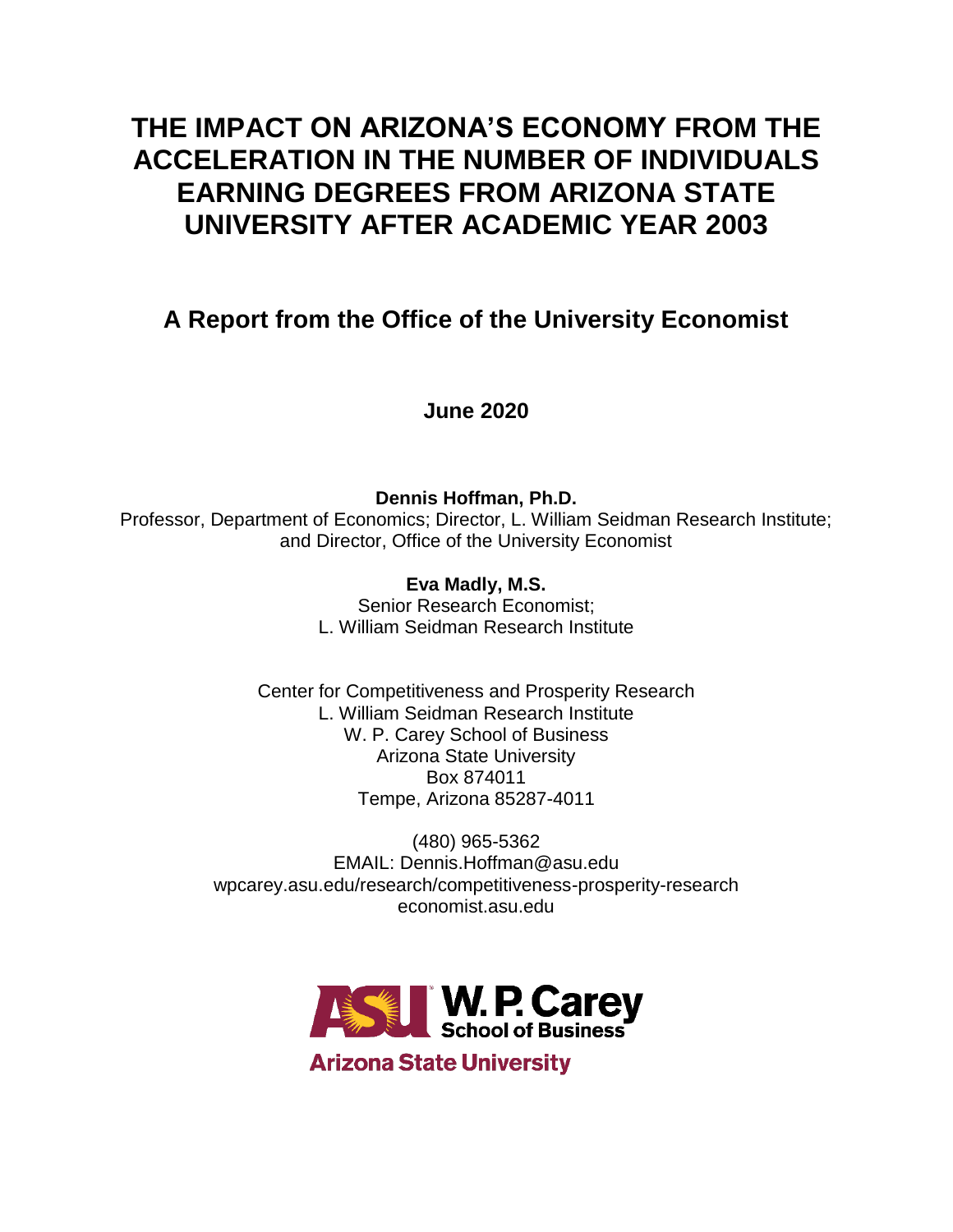The number of individuals receiving a degree — undergraduate and graduate degrees combined — from Arizona State University (ASU) generally has increased annually for decades, but the rate of increase has accelerated since academic year 2003. (An academic year includes those graduating in August and December of the prior year, and those graduating in May.)

This short report estimates the impact on the Arizona economy of this acceleration in the number of individuals earning degrees from ASU by comparing the actual economic impact of ASU graduates working in Arizona to the impact in three hypothetical scenarios, each of which assume that the rate of growth in the number of individuals graduating from ASU after academic year 2003 was less than the actual number:

- **Scenario A:** Assumes no growth in the number of individuals earning degrees from ASU after academic year 2003.
- **Scenario B:** Assumes that the number of individuals earning degrees from ASU after academic year 2003 increased at the average annual rate for national public institutions between academic years 1990 and 2003: 1.9 percent for bachelor's degrees and 2.5 percent for graduate degrees.
- **Scenario C:** Assumes that the number of individuals earning degrees from ASU after academic year 2003 increased at the annual average rate for ASU between academic years 1990 and 2003: 3.2 percent for bachelor's degrees and 4.4 percent for graduate degrees.

The lesser number of individuals earning degrees from ASU in each of the three scenarios are compared to the actual number in Table 1. If the number of individuals earning degrees from ASU had been less than the actual number, the number of ASU graduates working in Arizona also would have been lower. Assuming a decrease in the number working in the state similar in magnitude to the decrease in the number earning a degree, the impact on the Arizona workforce is shown in Table 1.

## **TABLE 1**

## **NUMBER OF INDIVIDUALS EARNING A DEGREE FROM ARIZONA STATE UNIVERSITY FROM ACADEMIC YEARS 2004 THROUGH 2018 AND THE NUMBER OF THESE INDIVIDUALS WORKING IN ARIZONA IN 2018: COMPARISON OF THE ACTUAL FIGURES TO THOSE IN EACH OF THREE SCENARIOS**

|                                                |               | <b>Scenarios</b> |         |         |
|------------------------------------------------|---------------|------------------|---------|---------|
|                                                | <b>Actual</b> |                  |         |         |
| Number of Individuals Earning a Degree         | 237.241       | 149.728          | 185.959 | 210.204 |
| Percentage of Actual Number                    |               | 63.1             | 78.4    | 88.6    |
| Number of Graduates Working in Arizona in 2018 | 118.399       | 73.621           | 92.087  | 104.165 |
| Percentage of Actual Number                    |               | 62.2             | 77.8    | 88.0    |

Note: See text above for a description of the scenarios.

Sources: Arizona State University, Office of the University Provost (number of individuals earning a degree); *The Impact of Arizona State University Graduates Employed in Arizona in 2018*, February 2020, <https://economist.asu.edu/arizona-universities> (number of graduates working in Arizona); figures for scenarios calculated by authors.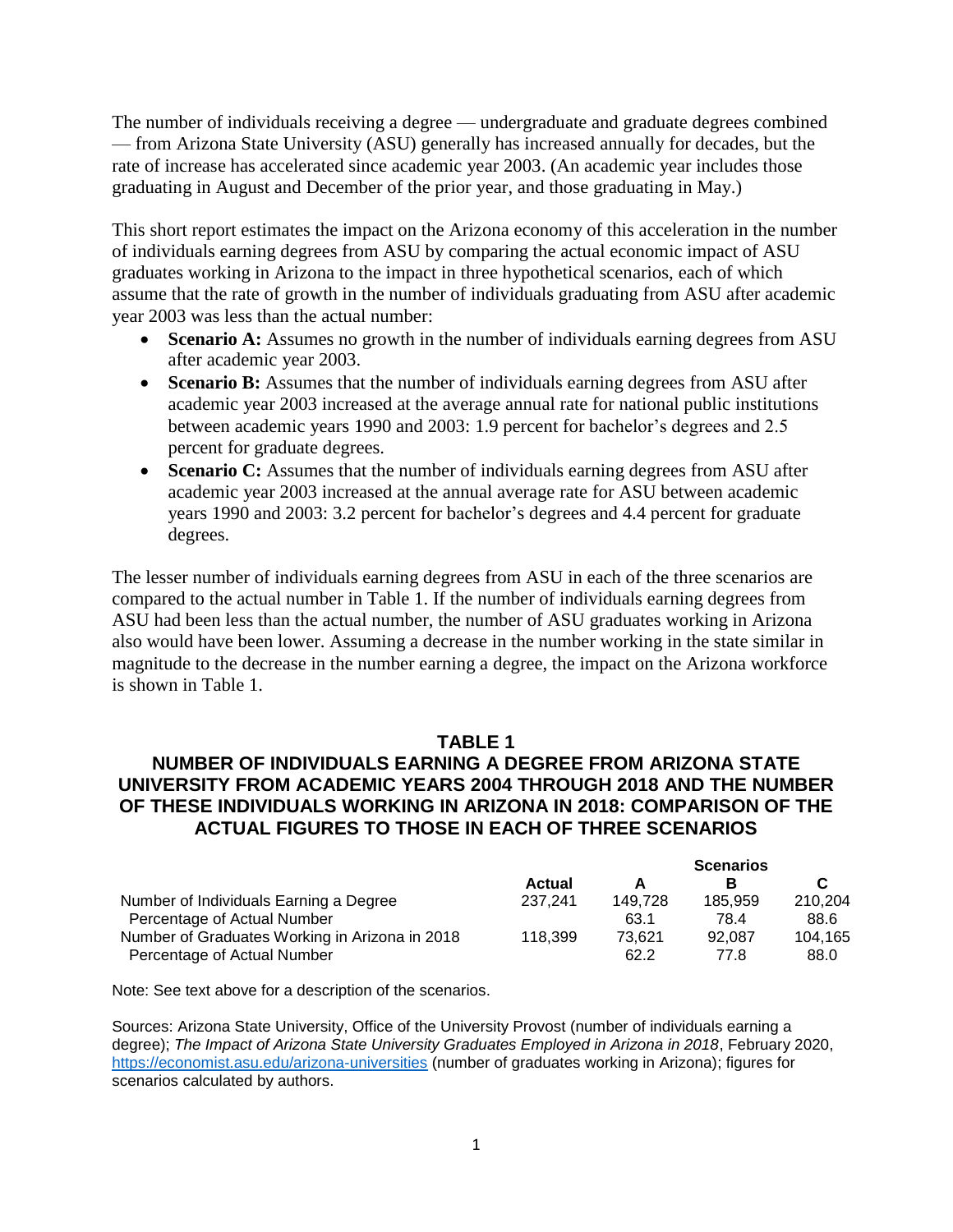#### **Simulations: Calculating Economic Impacts by Scenario**

#### **Approach 1: Wages and Employment of ASU Graduates Employed in Arizona**

This approach is based on the methodology described in the Office of the University Economist's January 2020 report "*The Impact of Arizona State University Graduates Employed in Arizona in 2018*", available at [https://economist.asu.edu/arizona-universities.](https://economist.asu.edu/arizona-universities)

The metrics it examines are employment, wages, and state and local tax contributions of ASU graduates who were employed in Arizona in 2018. The tax contributions are expressed as a range based on the assumed tax rate. All ASU graduates working in the state in 2018 — not just those graduating from academic years 2004 through 2018 — are included.

This approach uses a dataset specific to Arizona State University provided by the Arizona Board of Regents (ABOR) which contains aggregated numbers of graduates of Arizona's three public universities who were employed in Arizona during the year. The ABOR dataset is created by matching the Social Security numbers of ASU graduates with the Social Security numbers of individuals employed in Arizona, which come from unemployment insurance system administered by the Arizona Department of Economic Security.

Table 2 compares the estimated actual employment, wages, and tax payments of ASU graduates to the estimated figures in each of the three scenarios. In scenario A, employment, wages, and tax payments are 82.1 percent of the actual figure. The proportion is 89.5 percent in scenario B and 94.3 percent in scenario C. These proportions are higher than those in Table 1 since Table 2 includes all ASU graduates, not just those graduating from academic years 2004 through 2018.

#### **TABLE 2 ARIZONA STATE UNIVERSITY GRADUATES EMPLOYED IN ARIZONA IN 2018: COMPARISON OF ACTUAL EMPLOYMENT, WAGES, AND TAX PAYMENTS TO THOSE IN EACH OF THREE SCENARIOS**

|                                                     |               | <b>Scenarios</b> |          |          |
|-----------------------------------------------------|---------------|------------------|----------|----------|
| <b>Metrics</b>                                      | <b>Actual</b> | A                | в        | C        |
| Employment                                          | 249.691       | 204.913          | 223.380  | 235,457  |
| Share of Arizona Employment                         | 6.5%          | 4.9%             | 5.5%     | $6.0\%$  |
| Share of Arizona Workforce with a University Degree | 25.6%         | 21.0%            | 22.9%    | 24.2%    |
| Aggregate Wages                                     | \$15,923      | \$13.067         | \$14,245 | \$15.015 |
| State and Local Taxes:                              |               |                  |          |          |
| Low Estimate                                        | \$1,130       | \$928            | \$1,011  | \$1,066  |
| <b>High Estimate</b>                                | \$1,353       | \$1,111          | \$1.211  | \$1,276  |

Notes: Dollar figures are shown in millions of 2018 dollars. See page 1 for description of scenarios.

Sources: *The Impact of Arizona State University Graduates Employed in Arizona in 2018*, February 2020, <https://economist.asu.edu/arizona-universities> (actual figures); figures for scenarios calculated by authors.